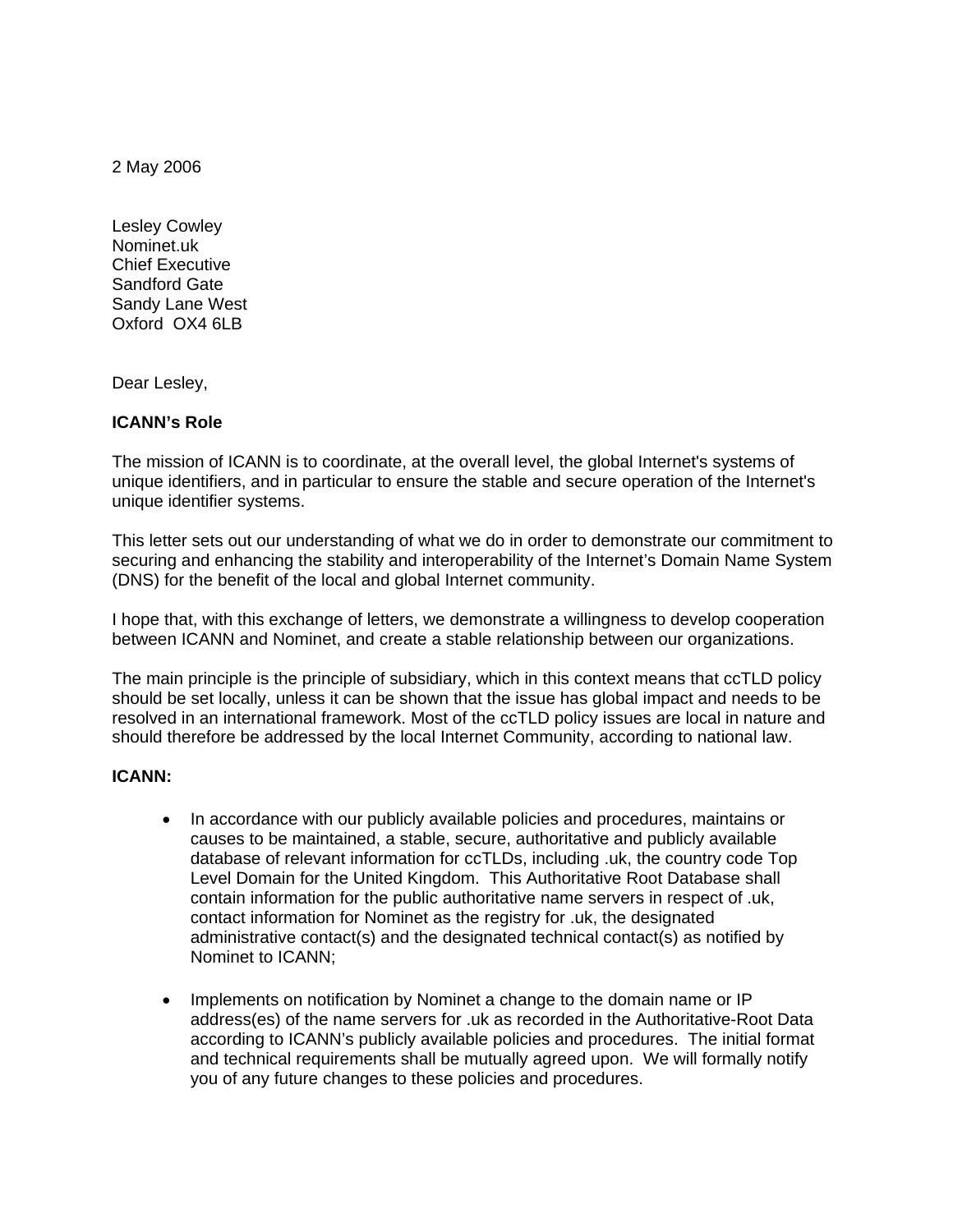- Publishes data maintained in the Authoritative Root Database about ccTLDs including .uk which shall include at least the names of Nominet as the ccTLD Registry, the administrative contact(s), the technical contact(s), and the domain names and IP addresses of the authoritative name servers for the domain. Nominet will provide the information using agreed procedures.
- Coordinates the Authoritative Root Server System and causes the Authoritative Root Server System to publish accurate DNS resource records with respect to the .uk TLD to the name servers recorded in the Authoritative Root Database and informs the named administrative contact(s) and technical contact(s) of .uk in a timely manner of any changes to the authoritative root zone database. "Accurate" means "will correspond to information provided by or changes made at the request of the ccTLD Registry";
- Maintains authoritative records and audit trail regarding changes to .uk delegations and records related to those delegations and inform Nominet of the status of a requested change related to .uk in accordance with our publicly available policies, procedures and format as mutually agreed upon; and
- Ensures that changes to the root zone database are made in a timely manner, on the basis of reliable authentication procedures confirming the authority and identity of the requesting party;
- Informs ccTLD's including Nominet in a timely manner of any changes to ICANN's contact information.

It is the intention of both parties that this exchange of letters will not form the basis for any claim for any legal or equitable relief, or create reliance on the part of either party. Nothing contained in this letter shall give rise to any liability, monetary or otherwise, by either one of us to the other.

We look forward to a long and mutually beneficial relationship with you.

Yours sincerely

Dr Paul Twomey President and Chief Executive Officer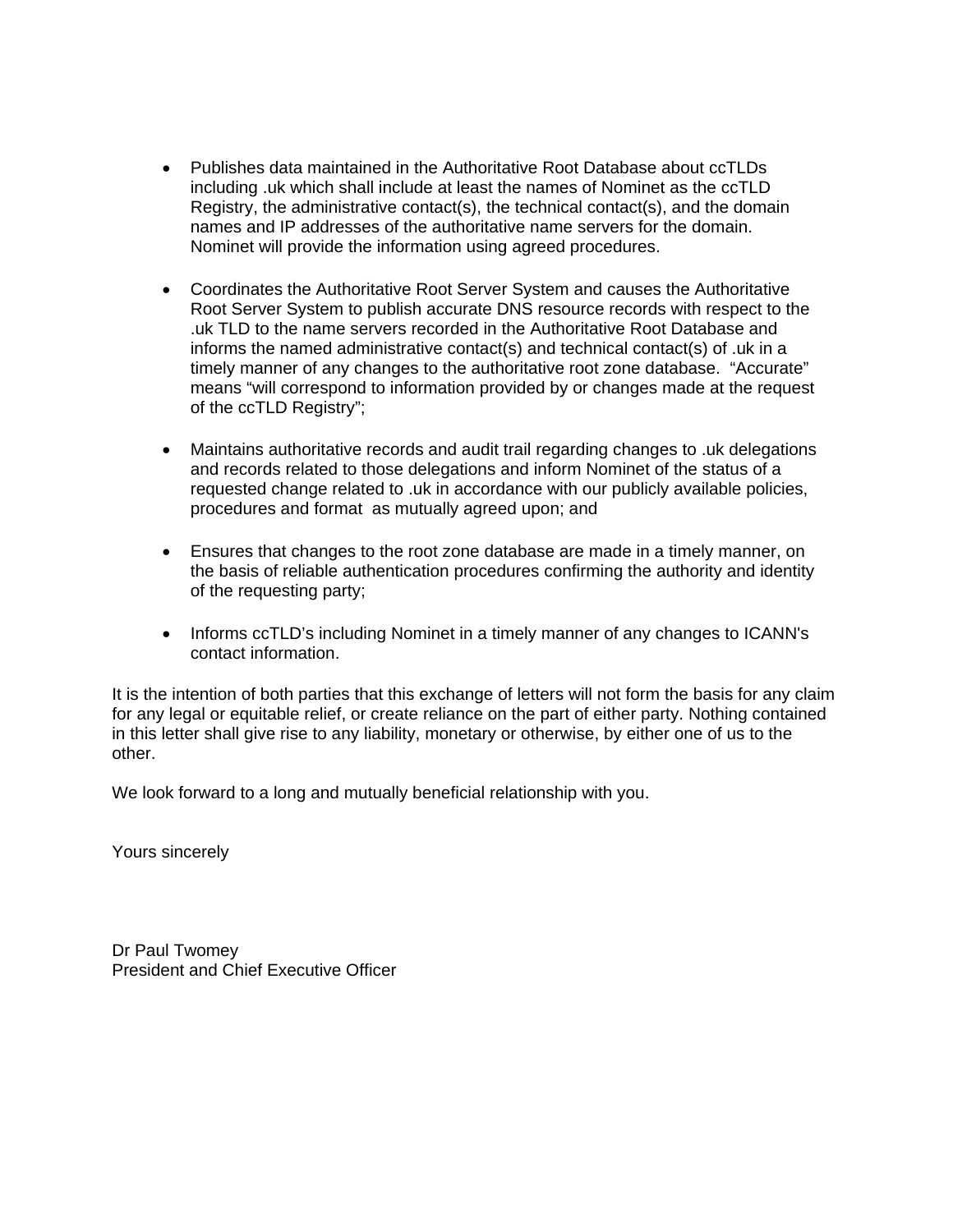Internet Corporation for Assigned Names and Numbers (ICANN) Suite 330, 4676 Admiralty Way Marina Del Rey, California 90292 USA

## Dear Dr Twomey,

Nominet's purpose is to excel in the management of the .uk domain and the provision of registry services in response to the needs of our customers and stakeholders. With respect to the global Internet community, our responsibility is to ensure that our systems conform to relevant standards, enabling global interoperability.

I hope that, with this exchange of letters, we demonstrate a willingness to develop cooperation between ICANN and Nominet, and create a stable relationship between our organizations.

The main principle is the principle of subsidiarity, which in this context means that ccTLD policy should be set locally, unless it can be shown that the issue has global impact and needs to be resolved in an international framework. Most of the ccTLD policy issues are local in nature and should therefore be addressed by the local Internet Community, according to national law.

## **Nominet's Role:**

## **Nominet:**

- Causes to be operated and maintained in a stable and secure manner the authoritative primary and secondary name servers for .uk, adequate to resolve names within .uk for users throughout the Internet, and the sub-domains over which we retain administrative authority, and in compliance with relevant technological standards and policies we generate in conjunction with the Internet community in the UK, consistent with national law.
- Informs the IANA in a timely manner of any changes to the contact information of our administrative or technical contact(s), and any change of the contact information of any change to the administrative and /or technical contact details about .uk in the Authoritative-Root Database.
- Is resident or incorporated in the UK, and will remain so unless formally decided otherwise as a result of dialogue with the UK government. Nominet will operate in a way that is consistent with the laws of the UK, and its administrative contact is a representative of Nominet.
- Generates regular updates of the .uk zone data in compliance with relevant technological standards and subject to and within the limits of United Kingdom law.
- Provides a WHOIS service, and other related information-release services, developed in consultation with the internet community in the UK and in accordance with relevant laws in the UK; and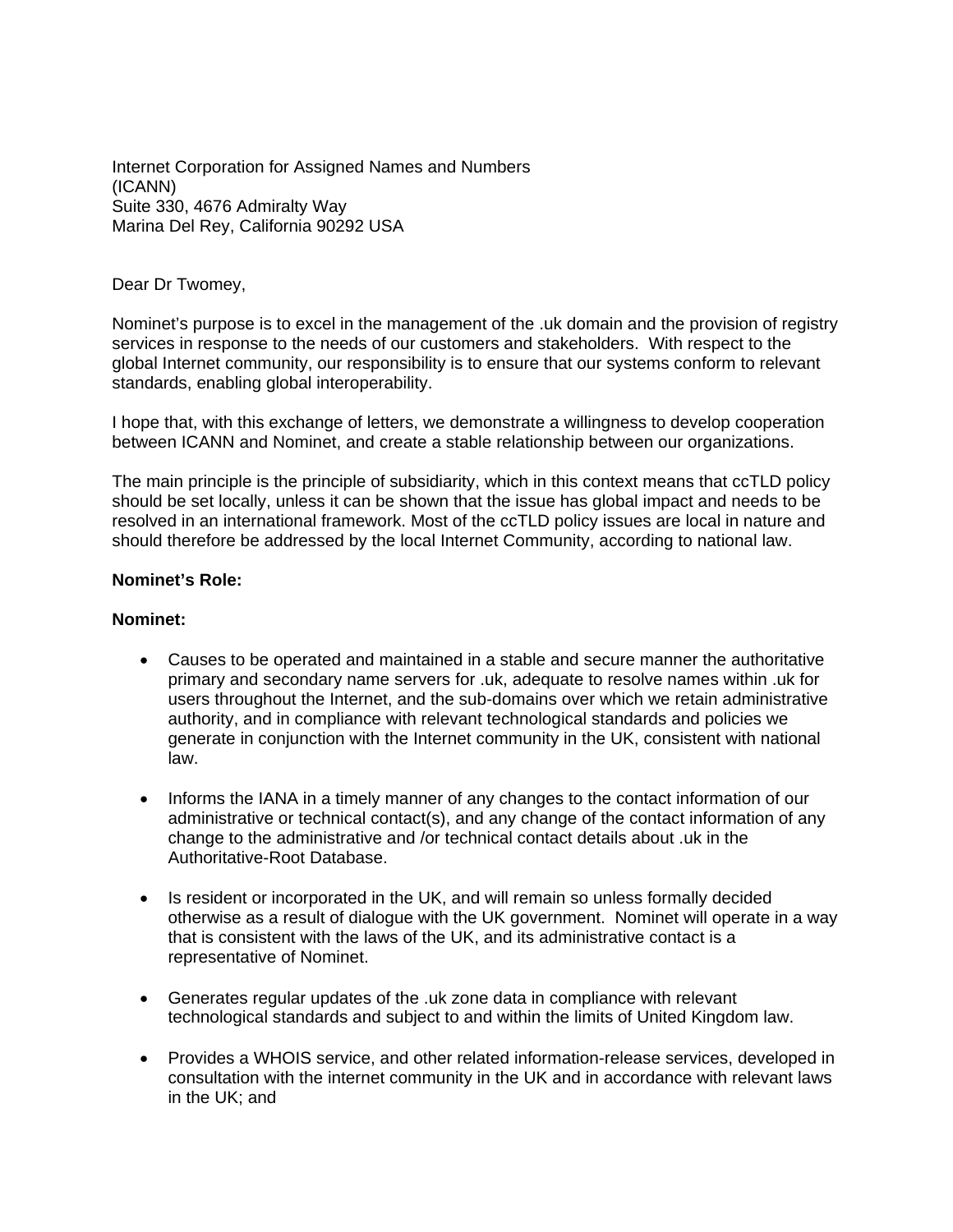• Contributes towards the development of relevant technological standards.

# **Nominet IANA Expectations**

We believe it is important that the IANA function is seen to be fair, and operated in an open, transparent manner. We share ICANN's vision of creating a modern, secure, efficient, swift, and reliable IANA system. We believe that in line with the ICANN Governmental Advisory Committee Principles (GAC Principles), the IANA entry for each ccTLD needs to respond to decisions and requests made at the local level, even with respect to changes of ccTLD manager. In this respect, we refer to section 7 of the ICANN GAC Principles, which we believe sets out a helpful framework for processing changes to a ccTLD manager.

We support the publication of IANA policies and processes, and the development of a more automated and efficient IANA operation.

We would be pleased to work with ICANN in developing best practice and escalation processes for dealing with authentication, correction of errors and disputes. Of course, both ICANN and Nominet have complete independence to decide whether or not to adopt any specific practice and are not required to adopt any practice because the other party does so.

## **Nominet Aspirations**

We agree that the GAC Principles provide a non-binding framework for the relationships between ICANN and ccTLDs. We also recognize the outcome of the World Summit on the Information Society, and have committed to work within the framework of the Tunis Agenda, in particular in developing enhanced cooperation. We believe this is an important aspect of the three-way relationship between ccTLDs, their national governments and ICANN.

# **Policy**

Nominet believes that the policy and structure of the .uk domain should be operated at a local level, to meet the needs of the local Internet community since in a diverse community such as ccTLDs, individual structures and offerings will likely reflect the particular needs and aspirations of diverse local Internet communities.

## **ICANN Funding**

Nominet stands ready to fund our fair share of ICANN services that are directly relevant to ccTLDs.

Like many ccTLDs, Nominet already funds a local/national policy development process that seeks to involve all relevant local stakeholders.

Nominet is ready to contribute purely on a voluntary basis to ICANN's cost of operations in the amount of US\$85,000 for the first year from the date of this letter. We acknowledge that the ccTLD community and ICANN are working together to obtain a formula to determine permanent and satisfactory contribution to you. If there is no agreement on a permanent solution for ccTLD contributions to you or we do not agree with the formula devised we agree to review in good faith on the first anniversary of the date of this letter, taking into account all the relevant